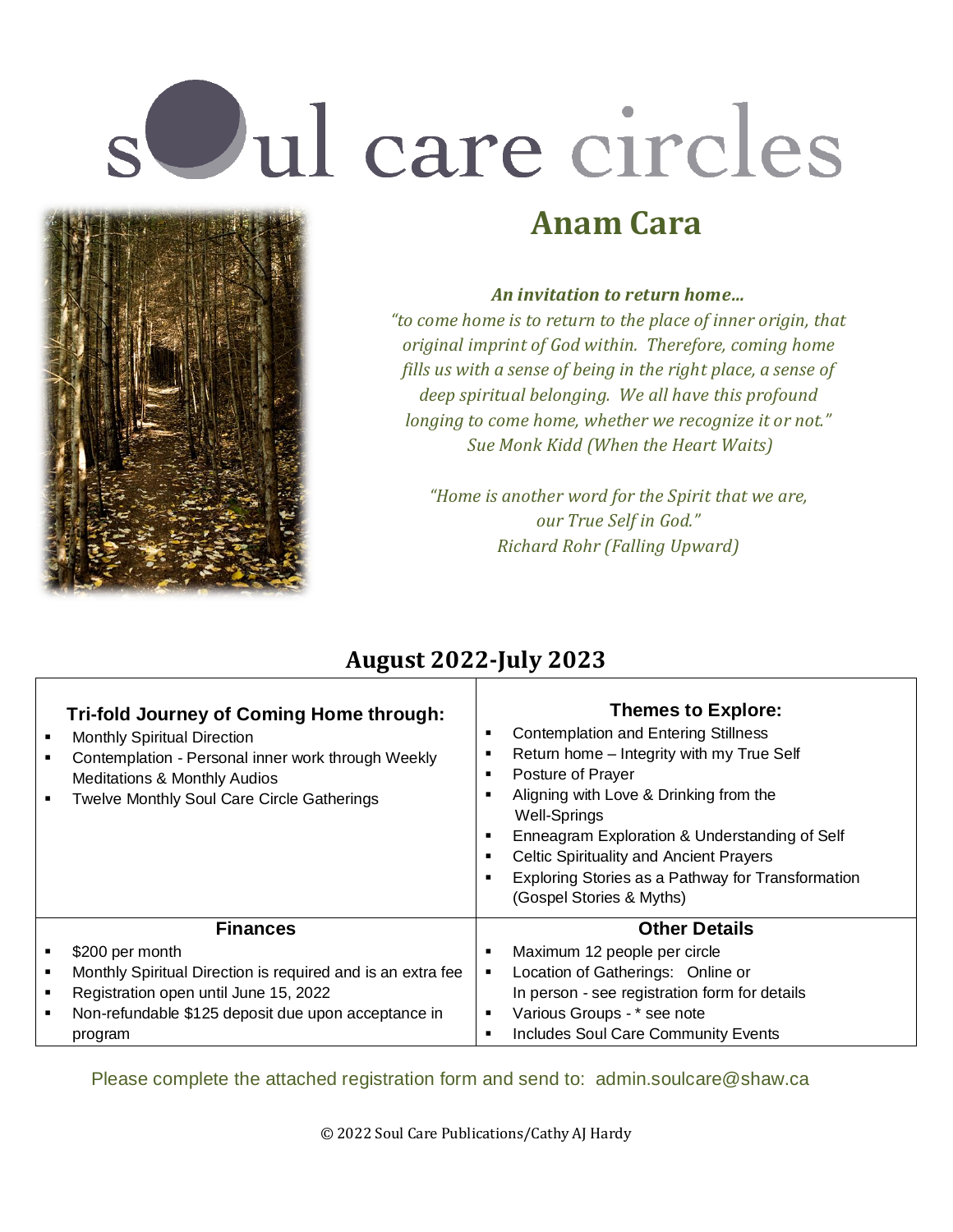#### **More About Anam Cara**

Anam Cara means 'soul friend' in Gaelic. The Anam Cara journey is to become a soul friend, first of all to yourself. Many of us are disconnected from our true selves and are living lives that are alienated from our true integrity and purpose. By becoming a friend of your own soul, you begin the journey of integration into wholeness. Secondly, you are invited to receive soul friendship through a Spiritual Director who will companion you in this inner journey on a monthly basis. Thirdly, you are invited into a community where you will grow in bringing your authentic self to others and build *anam cara* friendships. Lastly, you will discover and deepen into the purest *anam cara* relationship, that with Divine Love, your Source. This spiritual formation program is rooted in the Christian mystical tradition with aspects of Contemplation, Celtic Spirituality, Jungian Psychology and more.

#### **This year creates a container of three elements that are key in our walk together.**

#### **I - Soul Companionship – Spiritual Direction**

It is through one-on-one care that we walk with people on their authentic journey. It is a place where you can be seen, known and loved as you are. Together, we will learn to know ourselves, be known by another and deepen into connection with Divine Love.

## **II - Contemplation (Personal Inner Work)**

Entering practices of contemplation allows us to grow in awareness, in consciousness, in understanding of who and Whose we are. Learning practices of stillness, silence, prayerfulness and attentiveness opens our whole selves to the Mystery of Love. *"Contemplation is a state of realized oneness with God. When* engaged in contemplation, we rest in God resting in us. We are at home in God at home in us. Our role in *contemplation is essentially receptive, in that when we are engaged in contemplation we receive a gift of Divine Awareness."* James Finley, *Christian Meditation* Through weekly written meditations and monthly audio meditations, you will be invited to deepen your inner prayer life and awareness of the Divine's Presence with you and in you at all times.

#### **III - Circle Gatherings**

Many of us have bought into the Western ideology that we can manage alone. Yet we find that this way of being is not working out so well in our lives. It is with new awareness and a growing vision for belonging and connection that we are creating intentional community through circle gatherings. These circles are meant to be places of oasis in our lives that are supportive, healing and transformative. Hearing each other's stories and experiencing mutuality instead of competition allows us all to grow and flourish.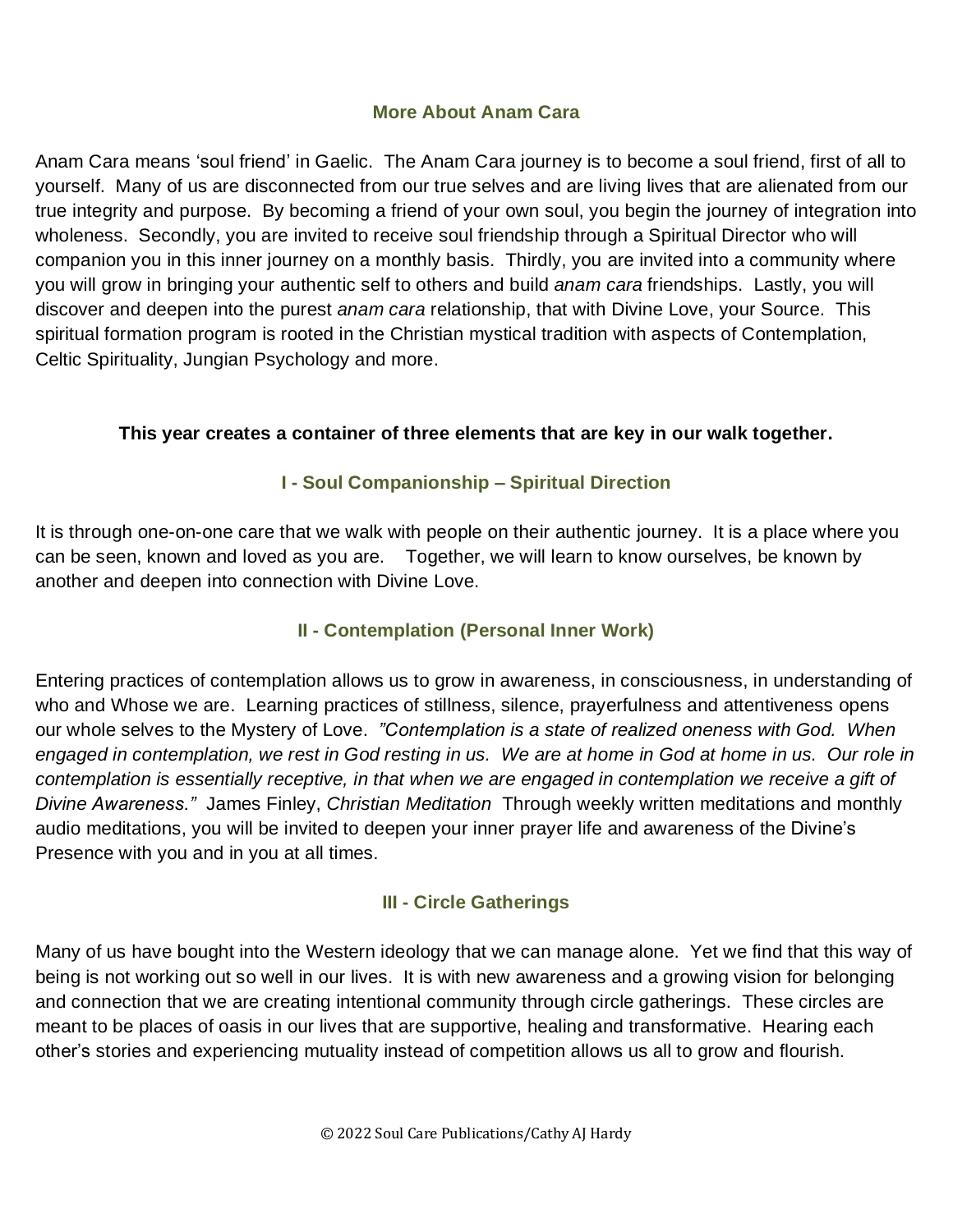This program connects each member to a circle which is connected to a larger community of people who are committing themselves to soul work. A tapestry of beauty is emerging from all of these lives living from greater places of integrity and honesty.

Each month the gathering will include a time of prayer, meditation and music. There will be focus on a theme and you will have time to talk about that as a group or experience teaching around that topic. There will also be time for smaller groups of sharing. The schedule and specific themes will be provided for you upon registration.

\* Anam Cara started with women's circles. We have diversified to hold circles for men and mixed groups as well. As a small organization, we are limited in the groups we can offer. In the future we hope to increase the kinds of groups we can offer to the community. Please indicate on the registration form which group you would like to be part of.

#### **Commitment**

1. Spiritual Direction - You will be committing to a monthly Spiritual Direction session for 12 months. Our recommendation would be that you start Spiritual Direction with one of our Spiritual Directors before you start Anam Cara to begin your inner work.

2. Monthly Group Meeting - You will be committing to a monthly group session. Everyone's participation will be an integral part of the experience and so your participation is greatly valued each month.

3. Weekly Reflections- You are invited to spend 30 minutes to 2 hours per week in response to the weekly reflections. You will have opportunity to read, reflect, journal and spend time with an audio meditation. These elements are not mandatory but are encouraged to enhance your experience in the soul journey.

4. Monthly Book Reading – Books are chosen each month to enhance, support and enrich your soul journey from the perspective of various authors. These readings are not mandatory but highly recommended.

5. Financial Commitment – You will be committing to a \$200 monthly payment for 12 months plus the additional monthly Spiritual Direction fee. Scholarships may be available.

## **Confidentiality**

We ask that all that is shared in our circles be held in confidentiality. This is a vulnerable place and we need to honour each person in our circle with their privacy. Also, it is important for you to know that what is shared in Spiritual Direction is also held in confidence by your Spiritual Director. Only if we feel that you are in danger will there be shared information with our team so that we can support you in the best way possible. You will be asked to complete confidentiality and consent forms during the registration process.

#### **Further Information**

Spiritual Direction is not therapy. It is a relationship where one is invited to pay attention to the inner direction of the soul. Sometimes therapy is necessary as an accompaniment of this journey We ask that you would be attentive if therapeutic issues arise where you need extra support in your inner life.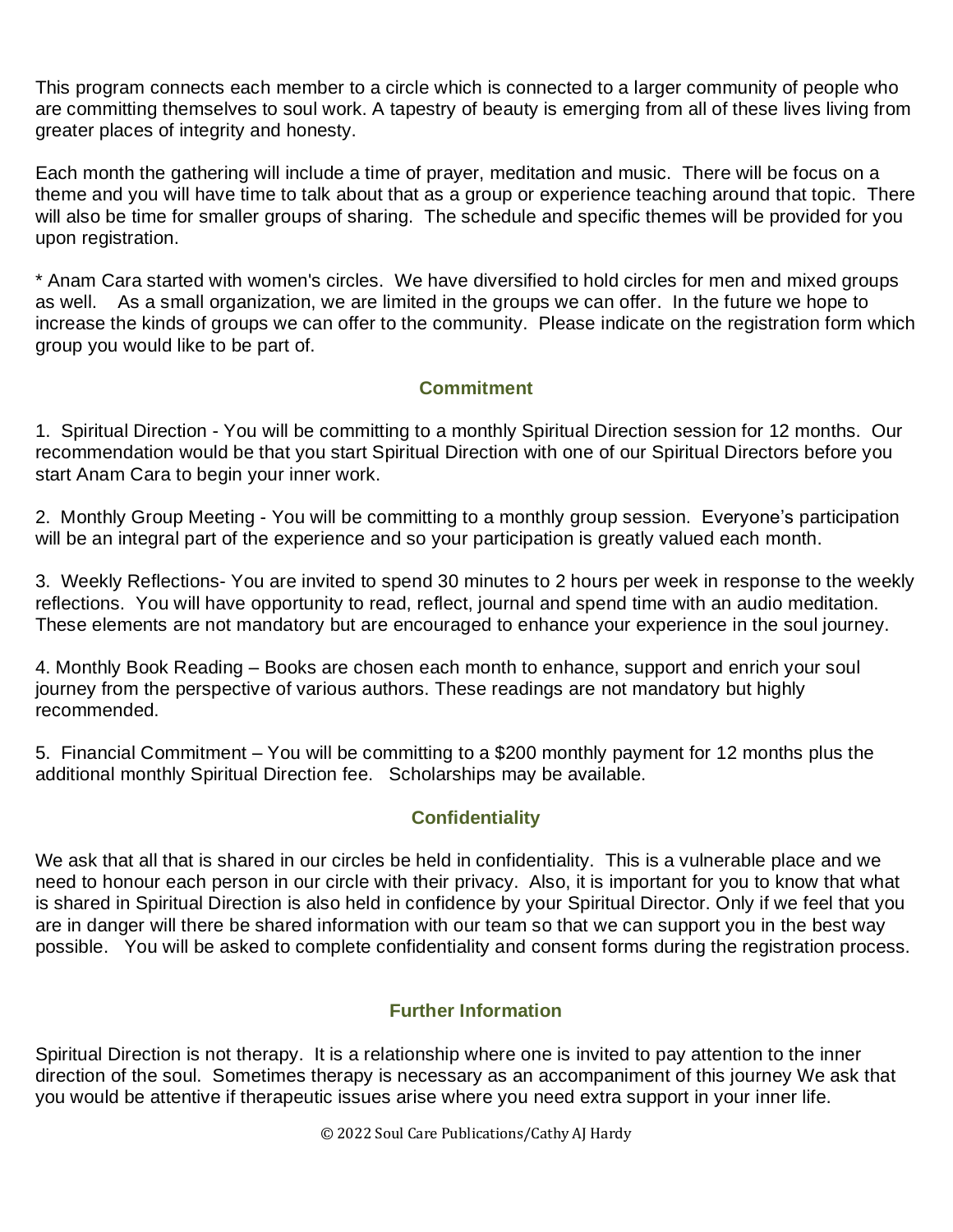Our monthly group sessions with Anam Cara are not based on a support group format. Our circles are a place to practice soul care together, to be attentive to our own inner journey and to those we are with. They are also an opportunity to receive instruction and direction from facilitators who have been walking this journey for several years.

Acceptance into this program is done through discernment of the Anam Cara Team. Upon acceptance into the program, you will be requested to sign commitment and consent forms. You will also be asked to complete a personal/spiritual autobiography.

More information about Monthly themes and Dates of gatherings will be sent to you upon acceptance into the program. Please note there is a \$125 non-refundable deposit required upon acceptance. Monthly fees will be made by automatic credit card payment. If you require a different method of payment, please let us know. Some scholarships are available upon request. Please indicate on the registration form.

#### **A word from the Founder and Director, Cathy AJ Hardy**

It is with a sense of awe and gratitude that I welcome your interest in Anam Cara, the entry program into the Soul Care Spiritual Formation Circles that began here in the Fraser Valley of BC, Canada in 2015. Soul Care began in 2002 when the first Soul Care Retreat was launched. Over the years, many retreats offering silence, music, contemplative practices and spiritual direction were had across Canada. In 2015 there was an invitation to offer something beyond a retreat experience and the first 12 month program, Anam Cara began with 12 participants. At this time of 2022, there is a three year Spiritual Formation Program and a Soul Care Spiritual Direction Training Program available.

I believe we are all invited to return home, returning to the essence of who we are. As we return to this essence, we discover the incredible resources within and are able to, in turn offer ourselves in loving service to the world. However, most of us have forgotten who we are and are attached to what we can see on the outside of our lives. The journey of Anam Cara is one that guides us in and down to the wellspring within. Brother Roger of Taize was like a spiritual father to me and his writing guided me to begin this journey of 'in and down', a long journey over many years. This journey changed the trajectory of my life, healing my soul and inspiring me to live from the calling deep within. Together now with others of similar heart and passion, we are walking with a sense of on-going commitment to the way of the wisdom, the way of Love, the path of descent (as the mystics called it) that we might live from the truth of our being. To share this walk with others has become one of the most fulfilling aspects of my life. Together, as we journey in an Anam Cara circle, we participate in group work, individual soul work and spiritual direction. Rooted in the Christian Mystical Tradition, these programs also hold elements of Jungian psychology, poetry, journaling, prayer, art, Celtic spirituality and more.

May you be guided as you seek direction about entering this soul journey. In peace, **Cathy**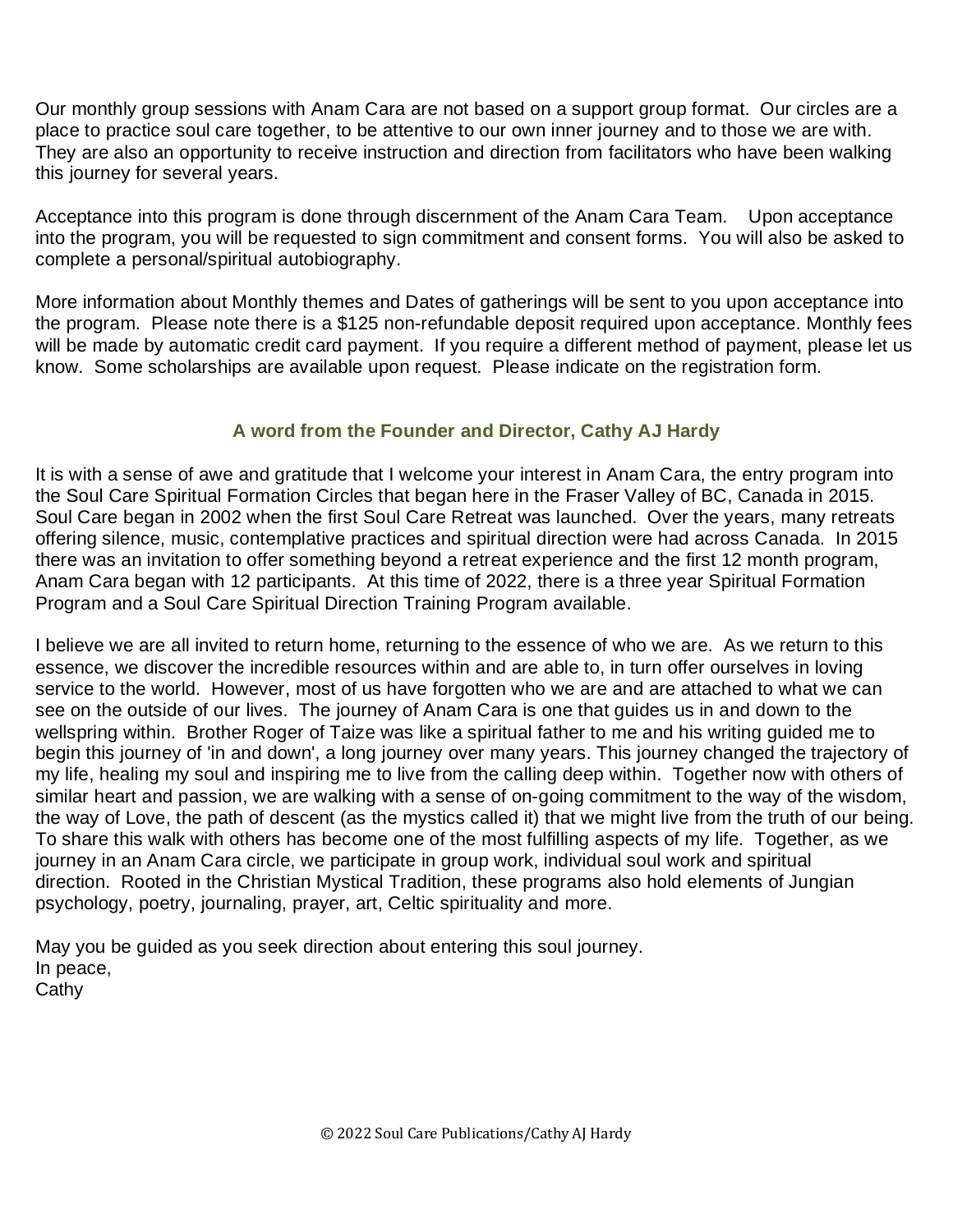

# **Anam Cara Registration**

## Please answer the following questions in a separate document or email and submit to admin.soulcare@shaw.ca

| Email:                      |                                                                                          |  |
|-----------------------------|------------------------------------------------------------------------------------------|--|
| Phone:                      |                                                                                          |  |
| Address:                    |                                                                                          |  |
| Indicate Circle preference: |                                                                                          |  |
| $\circ$                     | Aldergrove/Abbotsford, BC In Person Women's Circle led by<br>Heidi Wiebe & Annette Bryan |  |
| $\circlearrowright$         | Chilliwack, BC In Person Women's Circle led by Corrina Arnold                            |  |
| $\circ$                     | Summerland, BC In Person Women's Circle led by Christine VanBergeyk                      |  |
| $\circ$                     | Winnipeg, MB In Person Women's Circle led by Luanne Hill                                 |  |
| $\circlearrowright$         | St. Catharines, ON In Person Women's Circle led by Beth Woelk                            |  |
| $\circ$                     | Online Men's Circle led by Greg Kingcott & Cathy Hardy                                   |  |

1. What is drawing you to be part of Anam Cara at this time?

Name: